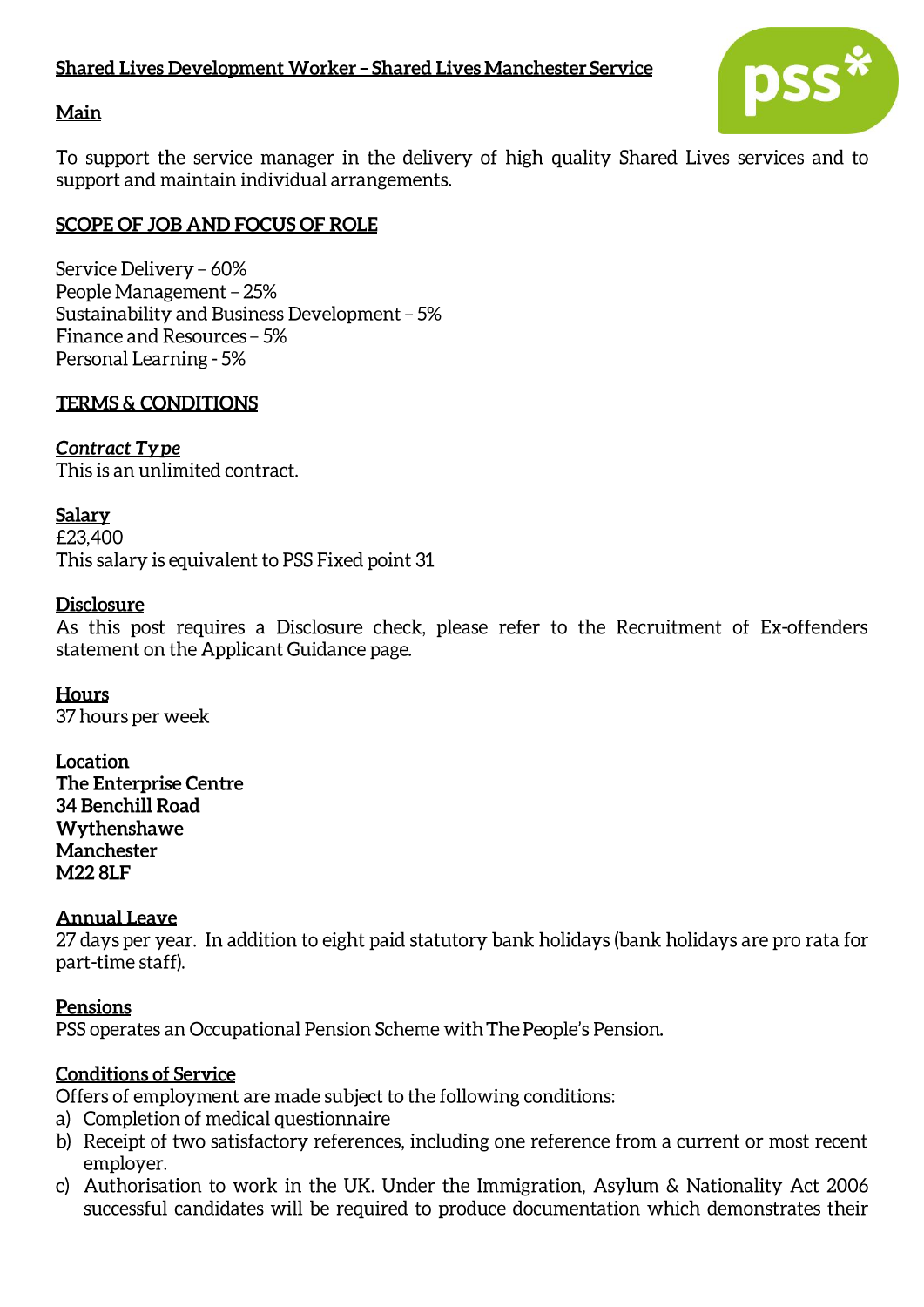authorisation to work in the UK. Documents may include; Passport; full birth certificate; UK work permit; Home Office letter.

d) An Enhanced Disclosure. Please note that having a criminal record does not automatically disbar you from working with PSS.

## **KEY RESPONSIBILITIES**

### **Service Delivery**

To lead in your designated area in the matching of people who would benefit from Shared Lives arrangements with Shared Lives carer/s following referrals from Local Authorities.

To maintain Shared Lives arrangements through supporting and visiting within their homes or in the community as required both the people we support and Shared Lives carers on an ongoing basis (6-12 weekly) to complete among other things wellbeing checks, Shared Lives carer's annual reviews. Where applicable medication and finance checks, home safety checks and to support the Shared Lives carer to maintain their training and other relevant checks such a DBS and Gas safety certificates.

To maintain up to date and accurate records and to write reports as necessary/requested.

To work alongside the supported person and Shared Lives carers and where relevant their families and the Local Authority representatives in the development of their person-centred support plan, risk assessments and ongoing reviews.

Arrange and support if needed access to training and sessions for Shared Lives carers to support them to meet the training requirements of the service they are providing.

To promote Shared Lives to Local Authority teams, colleges etc., through presentations, events and welcoming visitors to the service.

To keep up to date with developments and legislation within the field of Shared Lives, ensuring that standards of service are maintained and improved.

Where requested assist in the recruitment and support in the assessment of people who would make suitable Shared Lives carers for the service.

# **People Management and Relationships**

To support a team of self-employed Shared Lives carers.

To work with the supported person to ensure their experiences within Shared Lives are positive and person centred.

To work alongside volunteers/experts by experience in the development of the service.

To engage fully with representatives of Local Authorities to ensure a service that is continually improving and responsive to needs.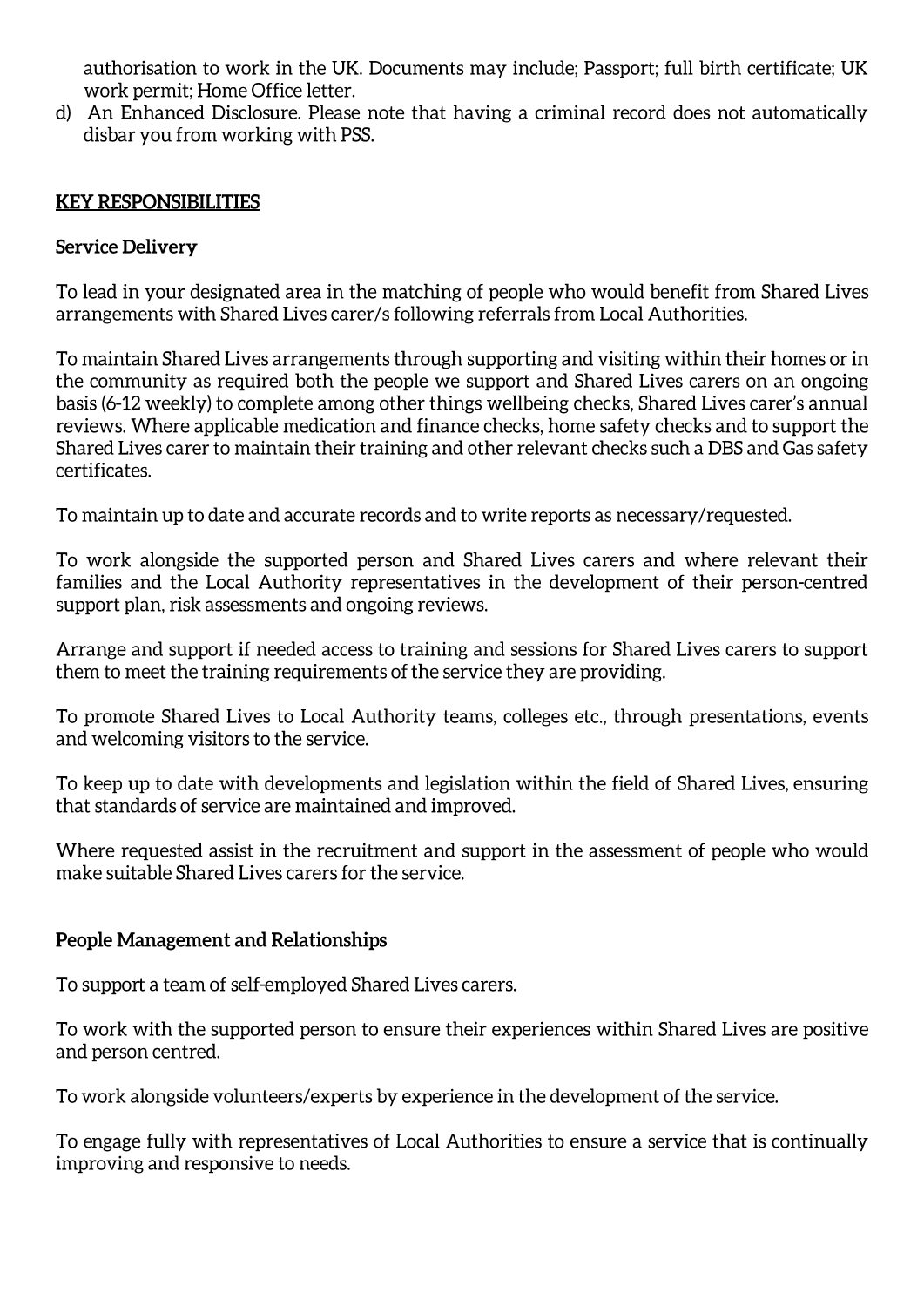# **Sustainability and Business Development**

To maintain effective partnerships with other agencies and to provide information about the service to other interested bodies and agencies.

As a member of the Shared Lives Team you will be expected to play a full part in all service delivery and planning.

### **Finance and Resource Management**

With support from the service manager to monitor and control expenditure for own area of responsibility and to ensure PSS financial procedures are followed.

To complete regular finance checks of supported people's money as required.

# **ADDITIONAL DUTIES**

To actively participate in developing directorate, team and individual objectives and plans, attend staff performance management and learning and development reviews.

The post holder is expected to be flexible in the performance of duties and to undertake any other duties identified as appropriate to the post.

All jobs are subject to change from time to time and this job description will be reviewed regularly

## **JOB DESCRIPTION**

This job description is a guide to the work you will be required to undertake and represents a range of responsibilities commensurate with the grade for the post. It does not form part of your contract of employment.